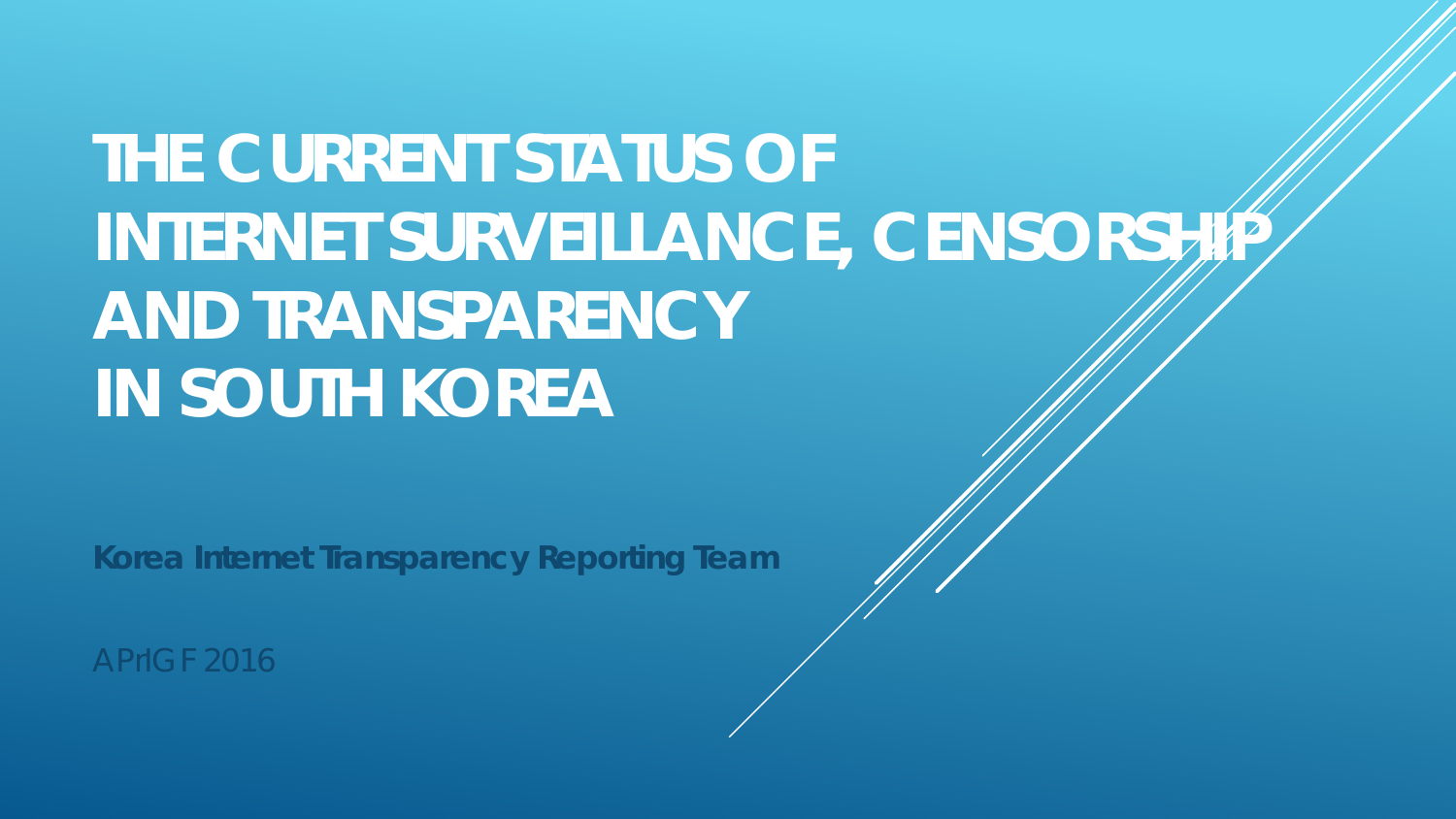- **Contents Removal : About 100,000 yearly (only by KCSC)**
- **Surveillance** 
	- **Interception : About 2,000 accounts yearly**
	- **Communication Metadata : About 200,000 accounts yearly**
	- **Subscriber Identifying Information : About 600,000 accounts yearly**
	- **Search and Seizure : Not disclosed, estimated over 3,000,000 yearly**
	- **Including all telecommunication : About 10,000,000 accounts**

## **THE CURRENT STATUS OF INTERNET SURVEILLANCE AND CENSORSHIP**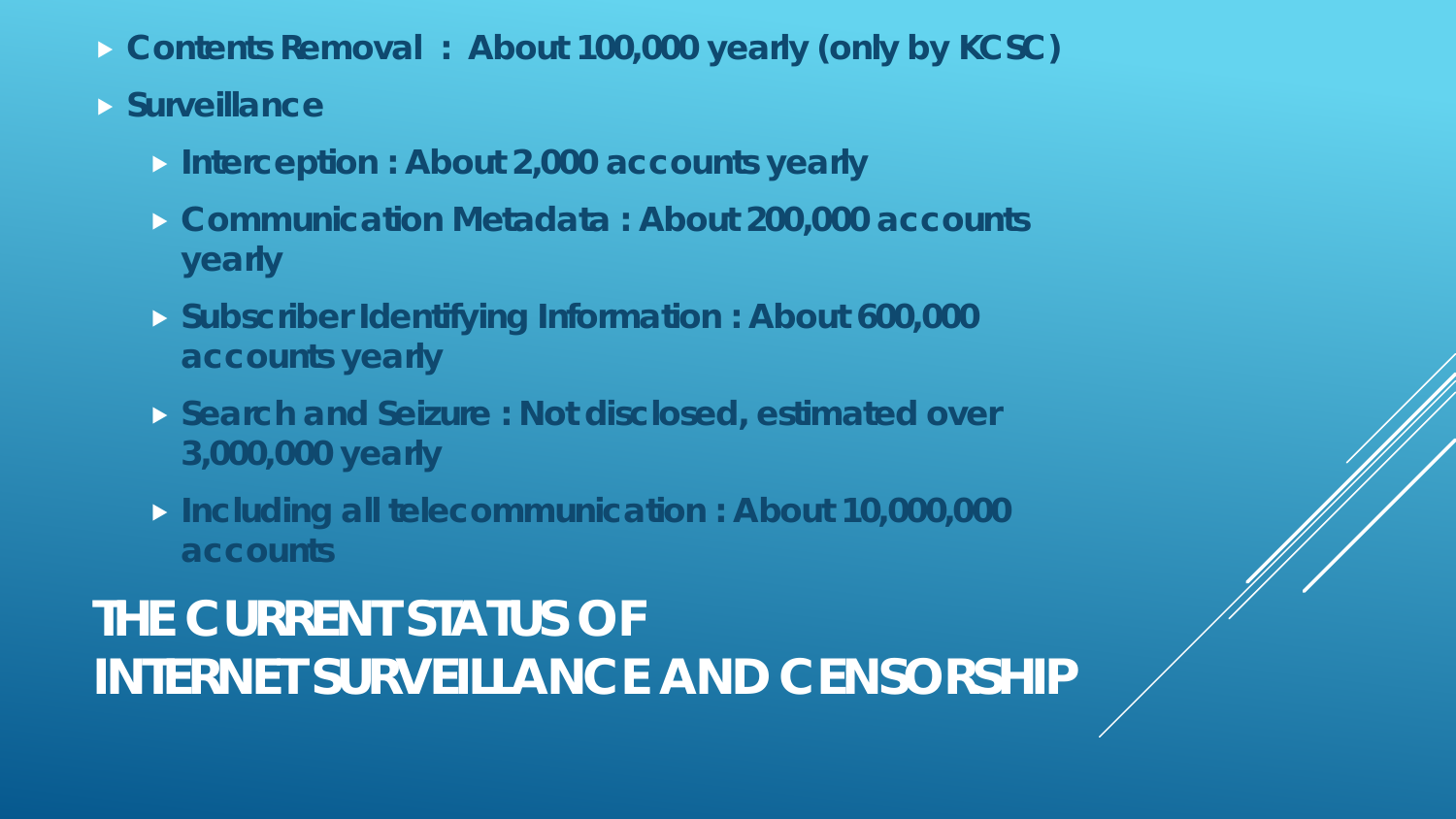#### **Censorship**

- **quarterly publishing the number of contents removal decisions and rough reasons**
- **the public can monitor the semi-weekly meetings of KCSC's deliberation**

### **Surveillance**

 **the total number of interception, provision of communication metadata and subscriber identifying information, which is reported by service providers.**

**twice a year**

# **KOREAN GOVERNMENT'S TRANSPARENCY LEVEL**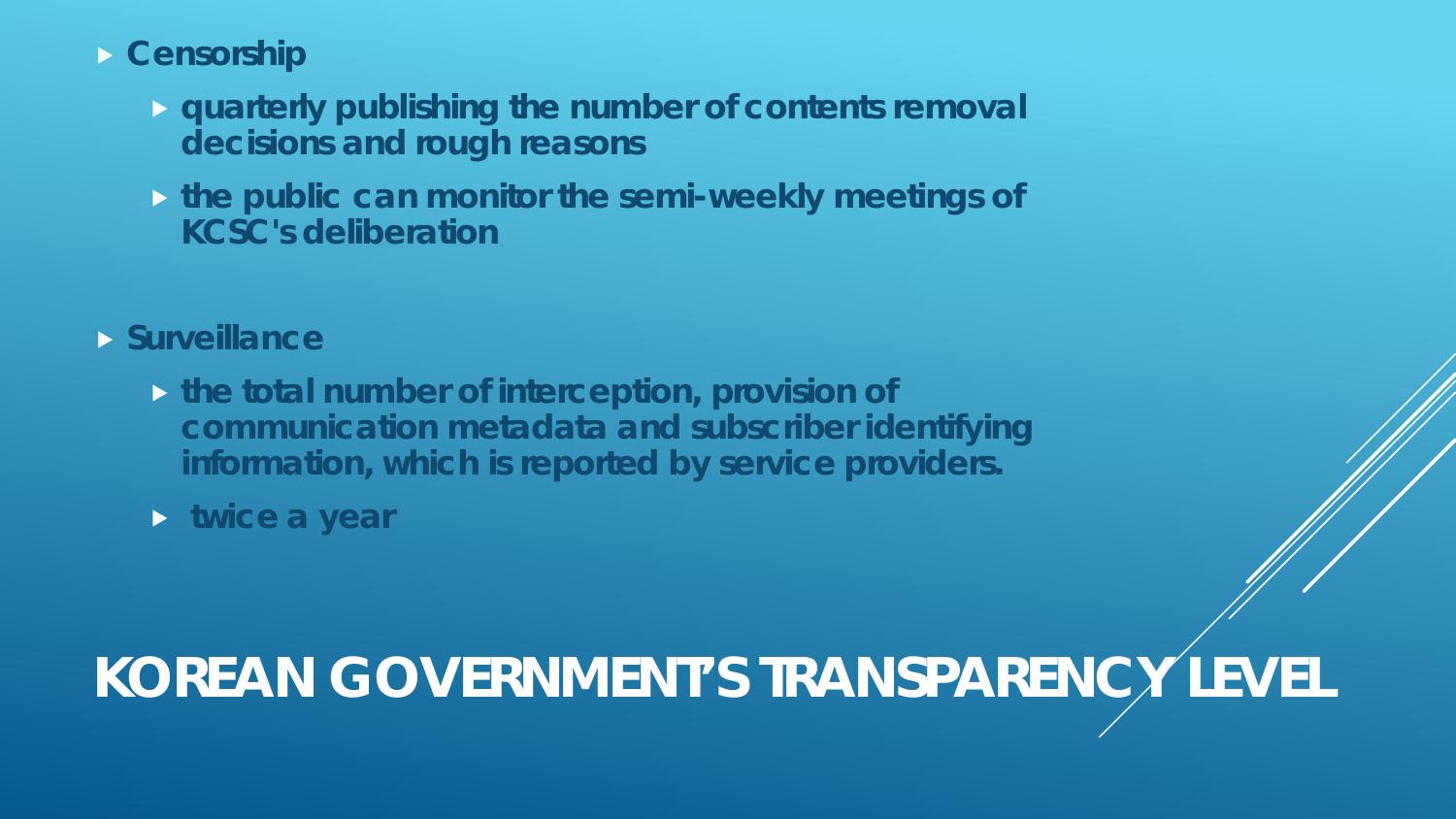- **Legislation mandating government to disclose more detailed data**
- **Strengthening User Notification** 
	- **To reveal individual cases**
	- **To ensure the right to know of affected users**
- **Increasing public attention on mass surveillance In Korea**
	- **Several cases revealing the seriousness of excessive surveillance on the chat app** 
		- **For one target of investigation, the accounts data of over 2,000 people who were the opposite party of the messenger conversation was provided to investigation agency**
	- **Ask Your Telco campaign** 
		- **Discovered that identifying information of numerous politicians, NGO activists Labor union activists, Journalists were provided to the police and NIS**

# **THE ROAD AHEAD OF REGIONAL TRANSPARENCY**